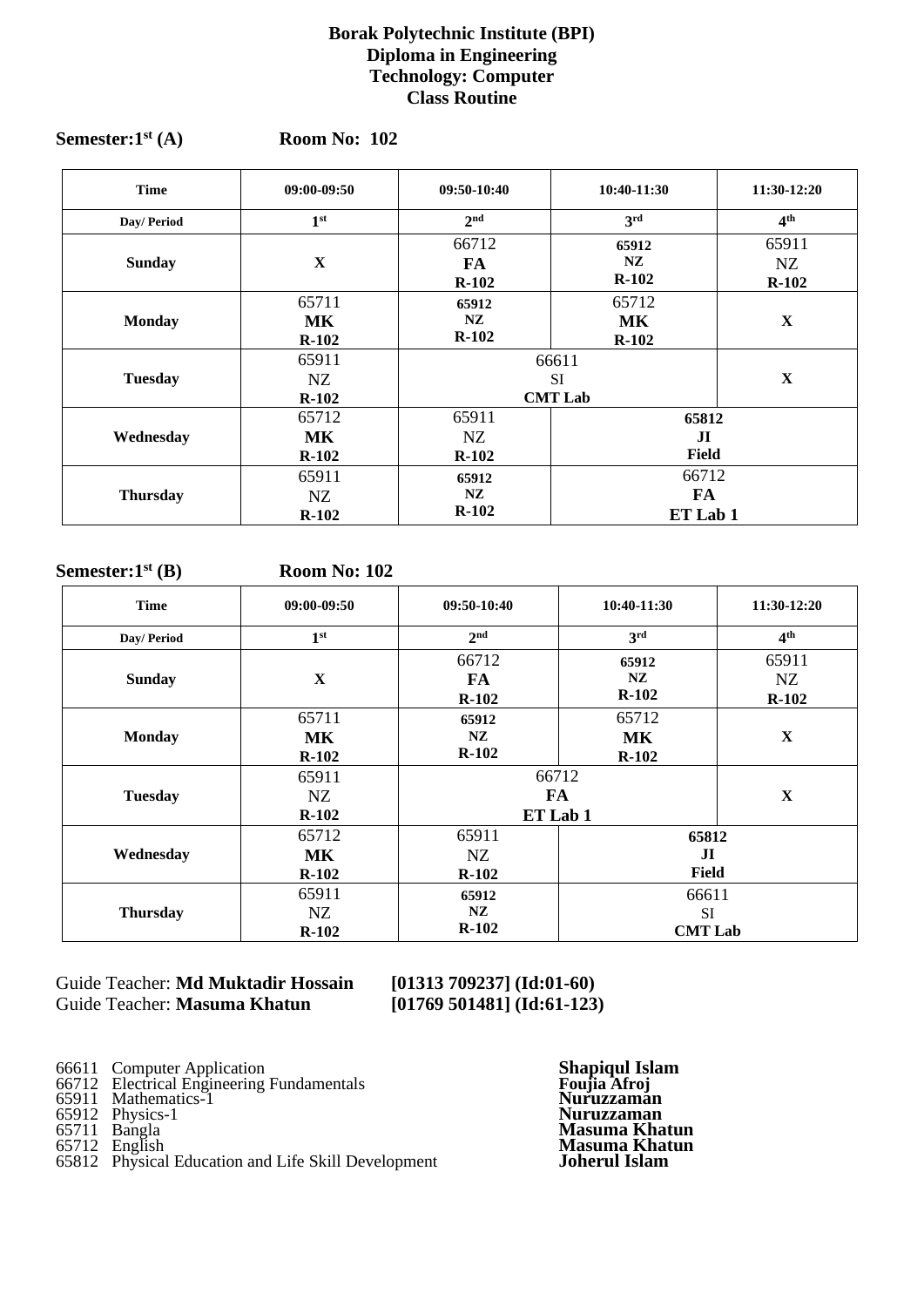## **Borak Polytechnic Institute (BPI) Diploma in Engineering Technology: Computer Class Routine**

### **Room No: 213**

|                   | <b>Time</b>     | $2:10-3:00$                                           | $3:00 - 3:50$                                    | $03:50-4:40$                                       |
|-------------------|-----------------|-------------------------------------------------------|--------------------------------------------------|----------------------------------------------------|
|                   | Day/ Period     | 1 <sup>st</sup>                                       | 2 <sub>nd</sub>                                  | 3rd                                                |
|                   | <b>Sunday</b>   | Programming Essentials (66631) - SI<br><b>CMT Lab</b> | Mathematics-3(65931) $- NZ$<br>$R-219$           |                                                    |
| <b>CMT</b><br>3rd | <b>Monday</b>   | Chemistry $(65913)$ – SJM<br>$R-219$                  | Mathematics-3(65931) – NZ<br>$R-219$             | Social Science $(65811)$ –<br><b>MK</b><br>$R-219$ |
| <b>Tuesday</b>    |                 | Social Science $(65811)$ – MK<br>$R-219$              | Graphics Design-II (66633)-MMH<br><b>CMT</b> Lab |                                                    |
|                   | Wednesday       | IT Support System-II (66634)-<br>SM<br><b>CMT Lab</b> | Mathematics-3(65931) – NZ<br>$R-219$             | Chemistry $(65913)$ – SJM<br>$R-219$               |
|                   | <b>Thursday</b> | Chemistry $(65913)$ – SJM<br>$R-219$                  | Web Design $(66632)$ – SM<br><b>CMT Lab</b>      |                                                    |

# **Semester:5**

**th Room No: 216 Guide Teacher: Md Shapiqul Islam**

| CMT $5^{TH}$ | Time       | 09:00-09:50            | 09:50-10:40         | 10:40-11:30           | 11:30-12:20        |
|--------------|------------|------------------------|---------------------|-----------------------|--------------------|
|              | Day/Period | 1 <sup>st</sup>        | 2 <sup>nd</sup>     | 3 <sup>rd</sup>       | 4 <sup>th</sup>    |
|              | Sunday     | X                      | X                   | 65851<br><b>MK</b>    | 66653<br><b>JR</b> |
|              | Monday     | 66653<br>JR            | 66652<br><b>SI</b>  | 66651<br>SI (CMT Lab) |                    |
|              | Tuesday    | 66654<br><b>MMH</b>    |                     | 68546<br><b>MMH</b>   | X                  |
|              | Wednesday  | 66653<br>JR (ET Lab 1) |                     | 65851<br><b>MK</b>    | 66655<br>FA        |
|              | Thursday   | 66651<br><b>SI</b>     | 68546<br><b>MMH</b> | 66654<br><b>MMH</b>   | X                  |